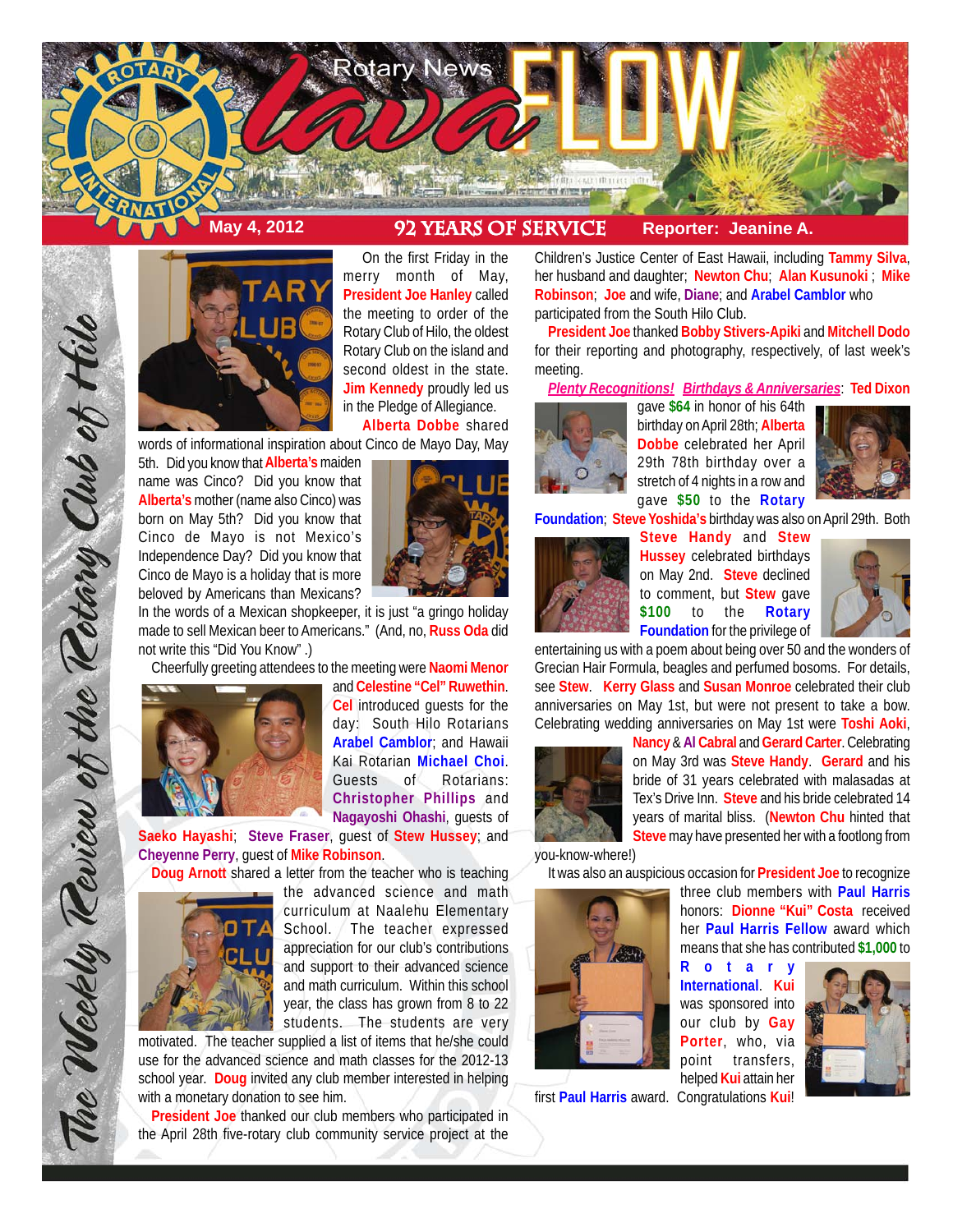### *Birthdays:*

**Steve Handy May 2 Stew Hussey** May 2 **Richard Johnson** May 16 **Theresa English** May 21 **Ian Birnie** May 28

# *Club Anniversary:*

**Kerry Glass** May 1 **Susan Munro** May 1 **Doug Espejo** May 7 **Mike Robinson** May 21

### *Wedding Anniversary:*

**Toshi & Kahori Aoki** May 1 **Nancy & Al Cabral May 1 Gerard & Kathleen Carter** May 1 **Steve & Shari Handy** May 3 **Tom & Lois Olcott** May 22 **Joe & Diana Hanley Jr.** May 26

### *Announcements:*

#### **Fri. May 4 Cheyenne Perry - Tree Planting on Mauna Kea Fri. May 11 Saeko Hayashi - The Transit of Venus Fri. 18 Helen Wai - Hawaii Energy**

 **Energy Efficiency & Financial Literacy Fri. May 25 Club Assembly**

**Fri. June 1 Megin Patrick - Summer Camp Hawaii Fri. June 8 Bradda Skibs - "Pakalove" Thurs. June 28 Installation 2012 - 2013 Hilo Yacht Club**

|                                               | <b>Joseph Hanley</b>   |
|-----------------------------------------------|------------------------|
| President Elect  Alan Kusunoki                |                        |
|                                               |                        |
| Immediate Past President  Stewart Hussey      |                        |
|                                               | <b>Richard Johnson</b> |
|                                               | <b>William Dolan</b>   |
| Sergeant-at-Arms                              | <b>Chris Tamm</b>      |
| Director - Club Administration                | <b>Kerry Glass</b>     |
| Director - Service Projects                   | <b>Mitchell Dodo</b>   |
| Director - Rotary Foundations                 | <b>Susan Munro</b>     |
| Director - Membership  James Cheney           |                        |
| Director - Public relations  Robert Hanley    |                        |
| International Service                         | <b>Steve Yoshida</b>   |
| Community Service  Wallace Wong               |                        |
| Vocational Service  John McVickar             |                        |
| New Generations  Rand Mundo                   |                        |
|                                               |                        |
| The Rotary Foundation  Susan Munro            |                        |
| Hawaii Rotary Youth Foundation  Mitchell Dodo |                        |

# **Dirk Yoshina** was awarded his **Paul Harris Fellow**



**Bobby Fujimoto** was recognized and awarded his





**Paul Harris Fellow Plus Seven** Award! Congratulations plus seven more, **Bobby**!

Visiting Rotarian **Michael Choi** generously is missing when you do that. He gave **4 happy**







donated six water color paintings created by his father (also a Rotarian) to our club… one is of the Kona Coast and 5 are of East Hawaii. **President Joe** will be auctioning them off at a later date.

**Plus One \$10** to the **Rotary Foundation** so that her guest Plenty *Happy Dollars*, too! **Saeko Hayashi** gave



**Christopher Phillips** could say a few words. **Christopher** is a systems technician at Imiloa, but even more amazing is the project he manages called Reach for the Stars – Afghanistan….Astronomers without Borders. .. an educational and humanitarian project to establish an astronomy curriculum for schools, orphanages and refugee camps for youth throughout Afghanistan.

**Cory Kawamoto** gave **3 happy dollars** for the 3



distinguished Rotarians at his table… **Bobby Fujimoto**, **Russ Oda** and **Gay Porter**. **Doug Arnott** said when he attended the Rotary Club of Sydney, they did away with their equivalent of the Pledge of Allegiance. He felt something

**dollars** in honor of our Pledge of Allegiance.



**John McElvaney** gave **\$20** to the **Rotary Foundation** in honor of his son's book being published. The book is entitled "Geo Design".

**Cindy Boots** gave **2 happy dollars** to promote the



EVERY

ROTARIAN EVERY

YWCA's upcoming Remarkable Person luncheon event on May 17th where two remarkable women, **Dr. Ruth Matsuura** and **Charlene Iboshi**, will be honored.

## Photos by **Mitchell Dodo**